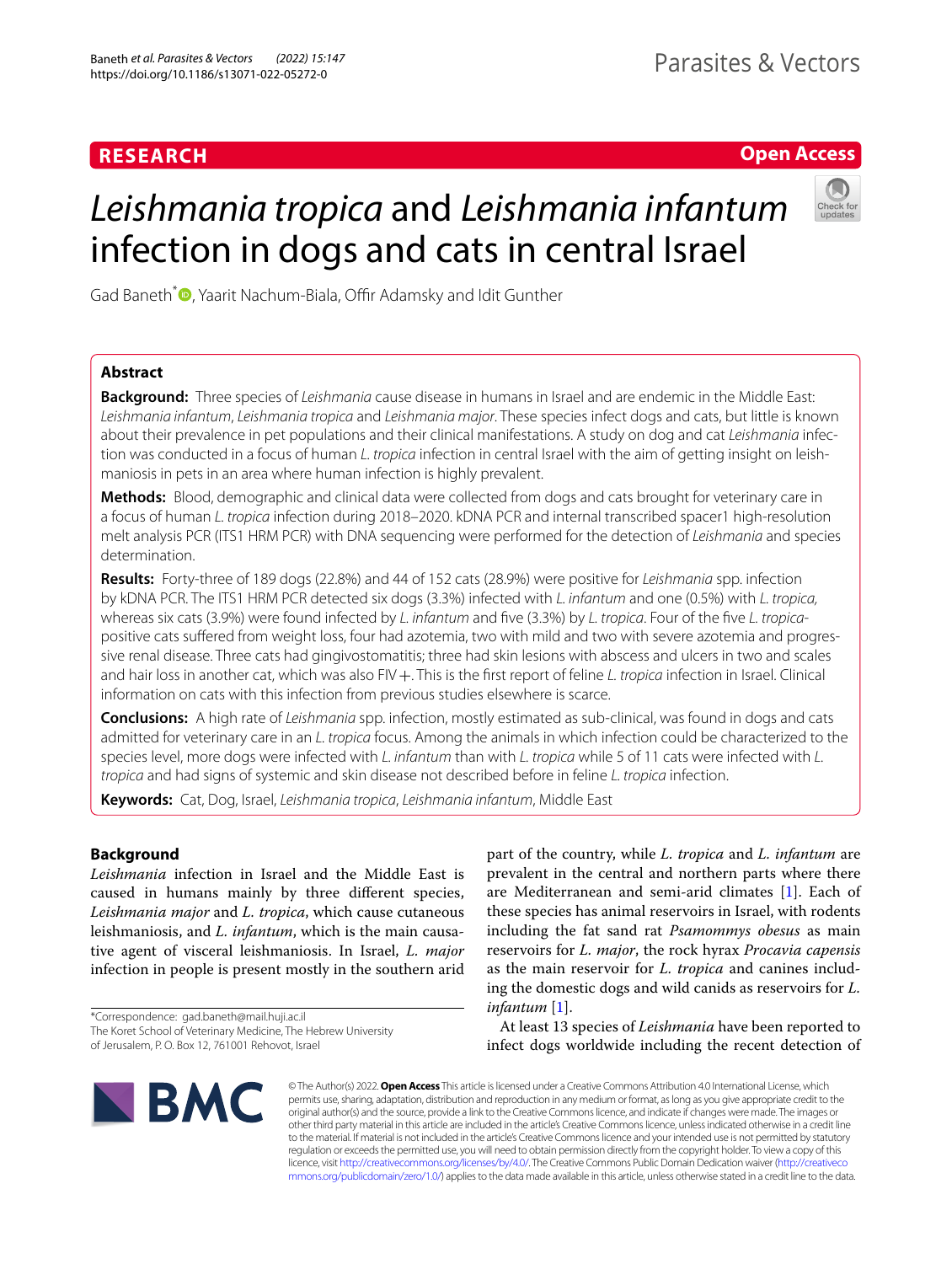*L. tarentolae* infection in dogs in Italy [\[2](#page-7-1), [3](#page-7-2)]. In the Middle East, dogs sufer from clinical leishmaniosis mostly caused by *L. infantum* and more rarely due to *L. major* and *L. tropica* [[4–](#page-7-3)[6\]](#page-7-4).

Cats have been reported to be infected with seven species of the genus *Leishmania* in diferent parts of the world including *L. infantum*, *L. major*, *L. tropica*, *L. mexicana*, *L. venezuelensis*, *L. braziliensis* and *L. amazonensis* [[7,](#page-7-5) [8\]](#page-7-6). When focusing on the Middle East and on studies in which the infecting *Leishmania* spp. were investigated, *L. infantum*, *L. major* and *L. tropica* have been reported in surveys of cat populations in Turkey and *L. infantum* and *L. tropica* in Iran [\[7](#page-7-5), [9–](#page-7-7)[12\]](#page-7-8).

Although a few case descriptions of dogs with cutaneous leishmaniosis due to *L. tropica* and *L. major* have been published [[5,](#page-7-9) [13](#page-7-10), [14](#page-7-11)], and cat infection with *L. infantum* has also been described in a kennel in Israel where dogs and cats were housed together  $[15]$  $[15]$ , there is no information about the prevalence of diferent species of *Leishmania* in dog and cat populations in Israel. A study on dog and cat infection with *Leishmania* spp. was therefore conducted in a focus of human *L. tropica* infection in central Israel with the aim of obtaining better insight into possible *L. tropica* infection in pets in an area where human infection is highly prevalent.

# **Methods**

## **Sampled animals**

Dogs and cats brought for medical treatment to a veterinary clinic in the town of Alfei Menashe in the Shomron region in Israel during 2018–2020 were included in the study. Details collected on the animals included age, breed, sex, neutering status, location of habitation, reason for arriving to the clinic, physical examination fndings and results of blood tests performed at the clinic. Blood was taken from the animals by venepuncture of the cephalic or jugular veins into EDTA tubes for PCR. This study was approved by the Internal Research Committee of the Koret School of Veterinary Medicine Veterinary Teaching Hospital 2018 (KSVM-VTH/7\_2018) and included residual samples from blood collected for routine testing as a part of the animal's diagnostic procedures.

# **DNA extraction, PCR for** *Leishmania* **and DNA sequencing**

DNA was extracted from 200 µl of EDTA-anticoagulated blood samples from the dogs using the Illustra blood genomic Prep Mini Spin Kit (GE Health care, Buckinghamshire, UK), following the manufacturer's instructions. *Leishmania* detection was performed by real-time PCR using primers JW11/JW12 targeting a 120-bp sequence of the *Leishmania* short fragment from the kinetoplast minicircle (kDNA)  $[16]$ . The kDNA PCR was performed in a total volume of 20 μl containing 3 μl DNA, 400 nM of each primer, 10 μl Maxima Hot Start PCR Master Mix (2×) (Thermo Scientific, Epsom, Surrey, UK), 50  $\mu$ M of SYTO9 solution (Invitrogen, Carlsbad, CA, USA) and sterile DNase/RNase-free water (Sigma, St. Louis, MO, USA), using the StepOnePlus real-time PCR thermal cycler (Applied Biosystems, Foster City, CA, USA). Initial denaturation for 5 min at 95  $\degree$ C was followed by 40 cycles of denaturation at 95 °C for 5 s, annealing and extension at 60 °C for 20 s, and fnal extension at 72 °C for 10 s. Amplicons were subsequently subjected to a melt step with the temperature raised to 95 °C for 10 s and then lowered to 60  $^{\circ}$ C for 1 min. The temperature was then raised to 95 °C at a rate of 0.3 °C per second. In addition, detection and identifcation of all samples were also carried out by PCR using primers ITS-219F and ITS-219R to amplify a 265-bp fragment of the *Leishmania* ribosomal operon internal transcribed spacer 1 (ITS1) region and then evaluated by ITS1 high-resolution melt (HRM) analysis (*Leishmnia* ITS1 HRM PCR) [\[17](#page-7-14)]. PCR was performed using the StepOnePlus real-time PCR thermal cycler (Applied Biosystems, Foster City, CA, USA) as previously described [\[18](#page-7-15)]. The *Leishmnia* ITS1 HRM PCR was performed in a total volume of 20 μl containing 4 μl DNA, 200 nM of each primer, 10 μl Maxima Hot Start PCR Master Mix  $(2\times)$  (Thermo Scientific, Epsom, Surrey, UK), 50 μM of SYTO9 solution (Invitrogen, Carlsbad, CA, USA) and sterile DNase/RNase-free water (Sigma, St. Louis, MO, USA), using the StepOne-Plus real-time PCR thermal cycler (Applied Biosystems, Foster City, CA, USA). Initial denaturation for 5 min at 95 °C was followed by 45 cycles of denaturation at 95 °C for 5 s, annealing and extension at 60 °C for 20 s and fnal extension at 72 °C for 10 s. Amplicons were subsequently subjected to a HRM step with the temperature raised to 95 °C for 10 s and then lowered to 60 °C for 1 min. The temperature was then raised to 95 °C at a rate of 0.3 °C per second. Amplifcation and HRM profles were analysed using the StepOnePlus series. DNA extracted from parasite promastigote culture of *L. infantum* was used as positive control for PCR and DNA from colony-bred dogs negative by PCR for vector-borne pathogens including *L. infantum* was used as a negative control. A nontemplate control (NTC) with the same reagents described above but without DNA was added to each PCR to rule out contamination. All samples were tested in duplicates.

Positive *Leishmnia* ITS1 HRM PCR and kDNA amplicons were purifed (EXO-Sap, New England Biolabs Inc., Ipswich, MA, USA) and DNA was sequenced at the Center for Genomic Analyses at the Hebrew University (Jerusalem, Israel) using the Big Dye Terminator cycle from Applied Biosystems ABI3700 DNA Analyzer. The ABI Data Collection and Sequence Analysis software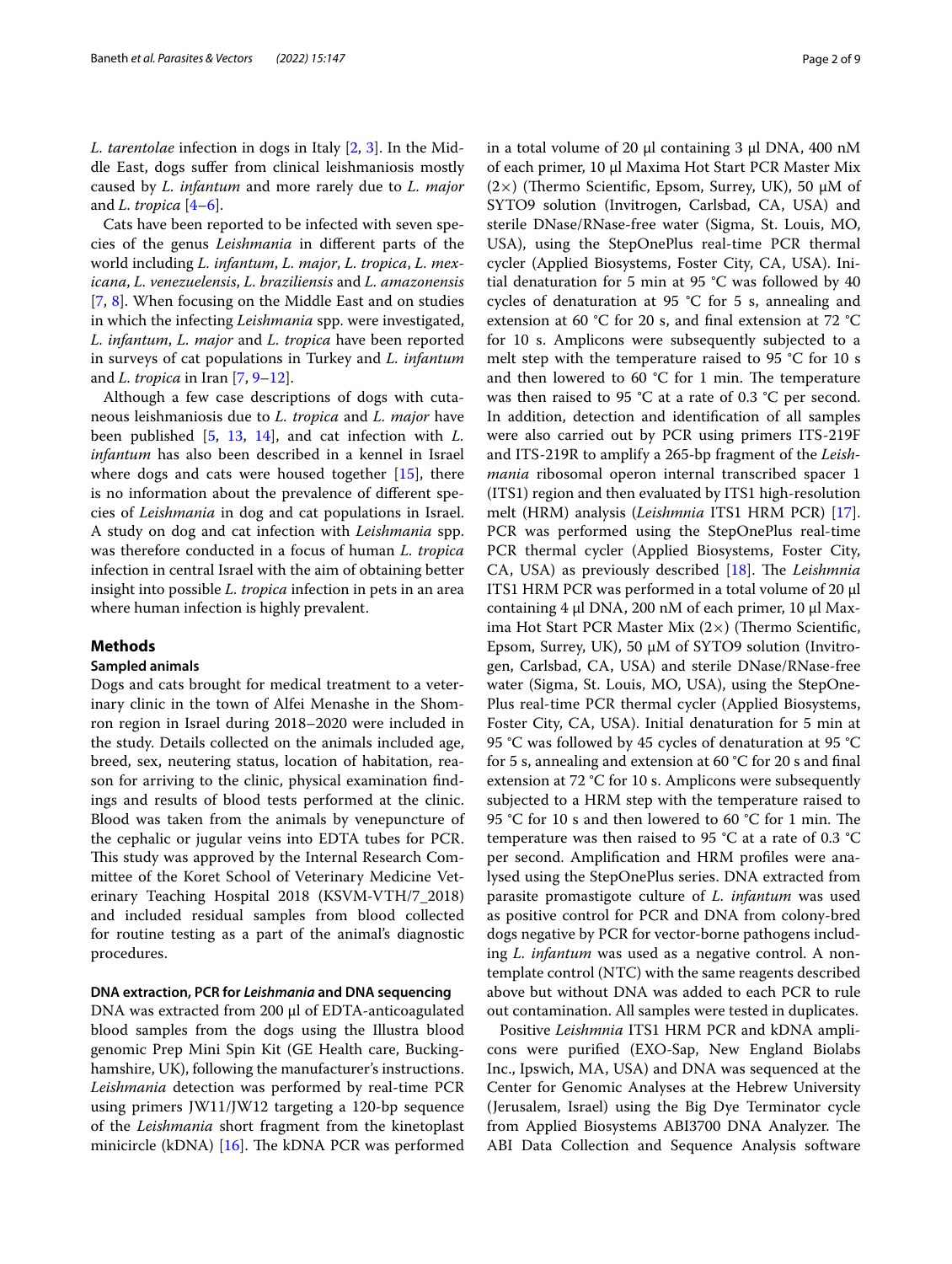(ABI, Carlsbad, CA, USA) was used for analysis. DNA sequences were compared to other sequences deposited in GenBank using the BLASTn website hosted by NCBI, National Institutes of Health, USA ([http://www.ncbi.nlm.](http://www.ncbi.nlm.nih.gov) [nih.gov\)](http://www.ncbi.nlm.nih.gov). A sample was considered positive if it was positive by PCR followed by DNA sequencing and BLASTn identifying a *Leishmania* sp. sequence.

## **Phylogenetic analysis**

Phylograms of the 217-bp leishmanial ITS1 fragments from the dogs and cats in this study were constructed to compare these sequences to other *Leishmania* spp. present in GenBank.

Following nucleotide sequence alignment using MUS-CLE, maximum likelihood (ML) tree was inferred using MEGA version 11 [[19\]](#page-7-16). After creation of an alignment of 217 bp in length, a ML tree was constructed based on the Kimura two-parameter model [\[20](#page-7-17)] as estimated by using Aikaike's information criterion (AIC). The complete deletion option resulted in 101 positions in the fnal dataset. Percentages of replicate trees were determined by 1000 bootstrap replicates (bs) and shown next to branches. A bs  $\geq$  70 was considered to provide strong support. The tree was composed of 38 nucleotide sequences of analysed and relevant *Leishmania* species and including a *Trypanosoma cruzi* ITS1 sequence as outgroup.

#### **Statistical analysis**

The chi-square test was used for ordinal variables. The continuity correction was used when  $2 \times 2$  tables were used. Statistical analysis was performed using the statistics software SPSS(R) 26.0 software (IBM, Armonk, New York, USA). Statistical signifcance was defned as *P*<0.05. Maps showing the collection sites were constructed using the ArcGIS Pro 2.8.4 software (Esri, Redlands, CA, USA).

## **Results**

Samples from 189 dogs and 152 cats brought for medical treatment to a veterinary clinic in the town of Alfei Menashe during 2018–2020 were included in the study. The prevalence of infection by the kDNA PCR for *Leishmania* spp. was 43/189 (22.8%) for dogs and 44/152

(28.9%) for cats (Table [1\)](#page-2-0). The ITS1 HRM PCR, which is less sensitive than the kDNA, but is able to distinguish between *Leishmania* spp., showed that seven dogs (3.7%) were positive of which six (3.3%) were infected with *L. infantum* and one (0.5%) with *L. tropica* (Additional fle [1](#page-6-0): Table S1). Eleven cats (7.2%) were positive by the ITS1 HRM PCR, of which six (3.9%) were infected by *L. infantum* and fve (3.3%) by *L. tropica*. In total, there were 18 (5.3%) animals (dogs and cats) of 341 that were positive by the ITS1 HRM PCR for *Leishmania* spp., of which 12 (3.5%) were positive for *L. infantum* and 6 (1.85%) were positive for *L. tropica*. All the six *L. tropica* sequences were identical to each other and 100% identical to Gen-Bank accession MN891726.1 from a human in Pakistan. Eleven of the *L. infantum* sequences from dogs and cats were 98.5–100% identical to each other, and only one (cat 319) was 92.7–93.2% identical to the other *L. infantum* sequences. The 11 *L. infantum* sequences were 98.5– 100% identical to GenBank accession MT416148.1 of *L. infantum* from Italy, which was the first hit by BLASTn search. New ITS1 sequences from this study were deposited in GenBank (accession numbers ON036070- ON036087) (Additional fle [1:](#page-6-0) Table S1).

There was no significant difference between the prevalence of *Leishmania* spp. infection in the dog and cat groups by kDNA PCR  $(\chi^2 = 1.391, df = 1, P = 0.238)$  and also by the ITS1 HRM PCR  $(\chi^2 = 1.456, df = 1, P = 0.228)$ . There was also no significant difference between the prevalence of *L. tropica* infection in cats (5/152) and dogs (1/189) ( $\chi^2$  = 2.288, *df* = 1, *P* = 0.130) and *L. infantum* infection in cats (6/152) and dogs (6/189) ( $\chi^2$  = 0.008,  $df=1, P=0.929$ .

Phylogenetic analysis of the positive ITS1 DNA sequences (Fig. [1](#page-3-0)) indicated that the dog and cat *L. infantum* sequences clustered with each other and also with strong support with *L. infantum* sequences deposited in GenBank from humans, dogs and sand fies from Europe and Asia, and with a sequence of *L. infantum* from an Israeli jackal. The *L. tropica* sequences from five cats and one dog from this study clustered with strong support with *L. tropica* sequences deposited in GenBank from a human and a sand fy from Iran and from a dog, human and golden jackal in Israel.

<span id="page-2-0"></span>**Table 1** Prevalence of infection with *Leishmania* spp. in dogs and cats

|      | ITS1 HRM PCR+ (%)                                                                  | Leishmania infantum according<br>to ITS1 HRM PCR and DNA<br>sequencing (%) | Leishmania tropica according to ITS1<br>HRM PCR and DNA sequencing (%) | kDNA+ (%)                                          |
|------|------------------------------------------------------------------------------------|----------------------------------------------------------------------------|------------------------------------------------------------------------|----------------------------------------------------|
| Dogs | 7/189(3.7)                                                                         | $6/189(3.2\%)$                                                             | 1/189(0.5)                                                             | 43/189 (22.7)                                      |
| Cats | 11/152(7.2)<br>$x^2 = 1.456$ , df = 1, P = 0.228 $x^2 = 0.008$ , df = 1, P = 0.929 | 6/152(3.9)                                                                 | 5/152(3.3)<br>$x^2 = 3.902$ , df = 2, P = 0.142                        | 44/152 (28.9)<br>$x^2 = 1.391$ , df = 1, P = 0.238 |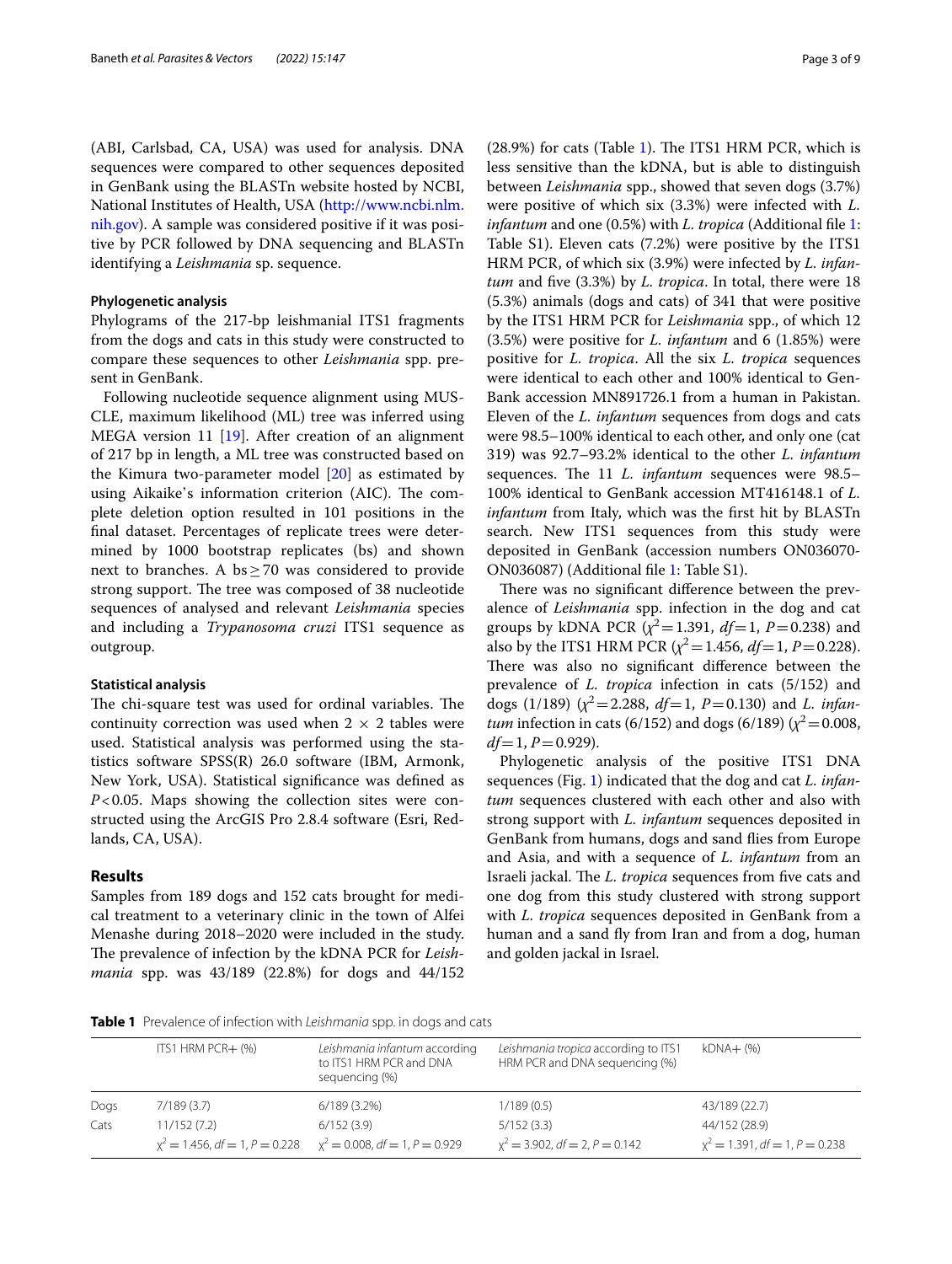<span id="page-3-0"></span>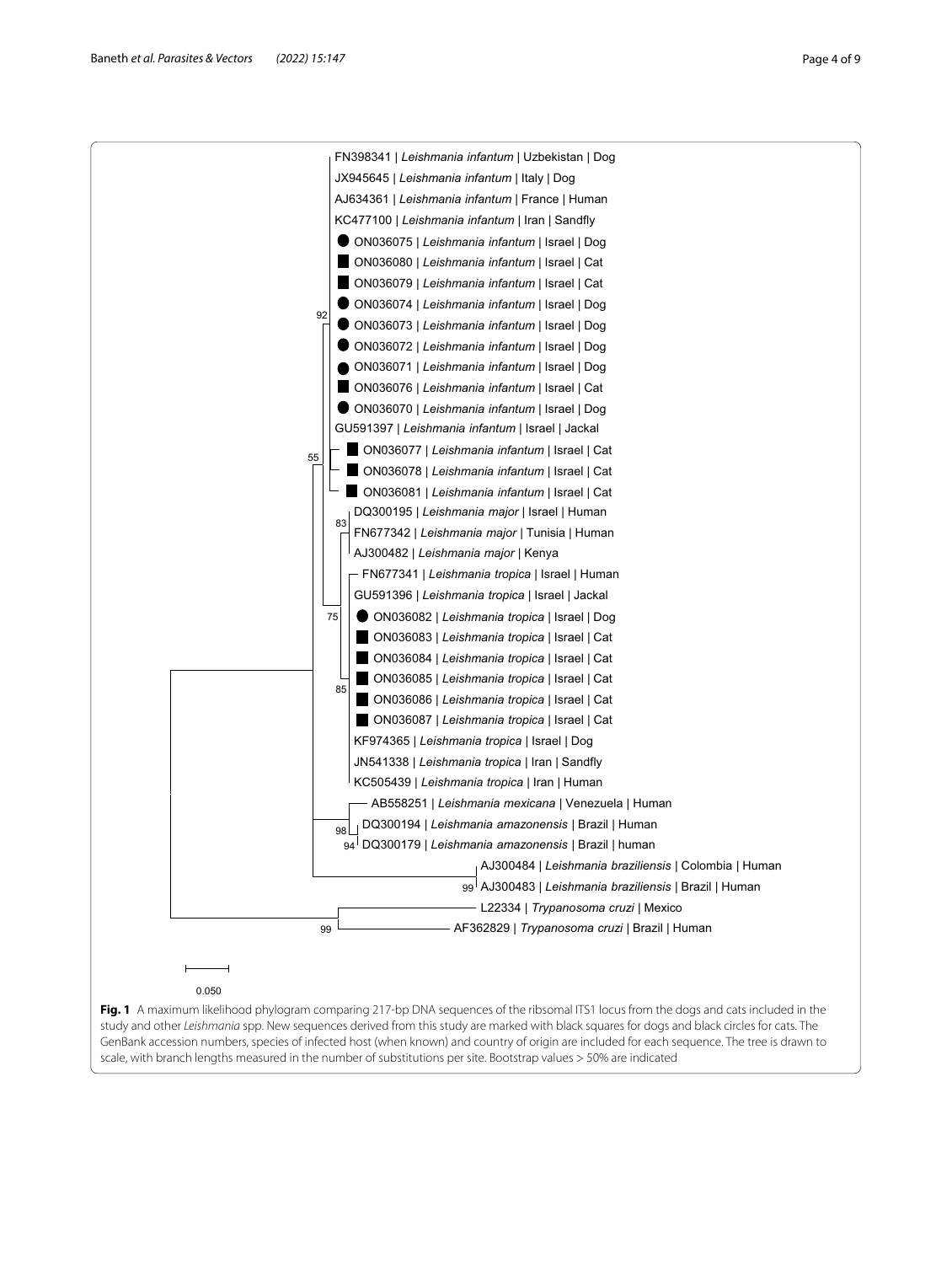

<span id="page-4-0"></span>The dogs and cats that were positive for *L. infantum* or *L. tropica* by PCR were located in the same area in cen-tral Israel (Fig. [2\)](#page-4-0). The animals were divided into breed categories (purebred and mixed-breed), age groups  $\left( < 12$  months; > 12 months) and 2 geographic regions: the Sharon region in the coastal plain of central Israel and the more inland and hilly Shomron to the east of the Sharon. There were some missing data points for some of the variables. As there was only one dog that was positive for *L. tropica* by ITS1 HRM PCR, all the *Leishmania* spp. PCR-positive dogs were analyzed together. There was no statistically signifcant association between PCR positivity by kDNA PCR or by ITS HRM PCR and the dog sex, breed, neuter status, age group or geographic region of habitation (Additional file [1:](#page-6-0) Table S2). When grouping all the PCR-positive cats together, there was also no statistically signifcant association with sex, breed, neuter status, age group and geographic region of habitation for the cats (Additional fle [1](#page-6-0): Table S3).

Clinical evaluation of the data on the fve cats infected with *L. tropica* according to the ITS1 HRM PCR showed that they ranged in age from 1 to 9.5 years, three were males and two were females, all were of mixed breed and neutered, three of them were negative for the feline leukemia virus (FeLV) and feline immunodeficiency virus (FIV) tested using the SNAP FIV/FeLV Combo Test

(Idexx, Westbrook, ME, USA), one was positive for FIV, and another was not tested for retroviral infection. Four of the fve cats sufered from weight loss and three had gingivostomatitis. Three cats had skin lesions, the FIVpositive cat had excessive scales and hair loss, and two other cats had skin ulcers and abscesses over their limbs. All four cats who had a partial or full serum biochemistry panel had azotemia, two with mild azotemia (creatinine>1.6 mg/dl) and two others with severe azotemia  $(creationine > 7 mg/dl).$ 

The six cats with *L. infantum* infection ranged in age from 6 months to 16.5 years, included fve females and one male; one was a Siamese while the others were of mixed breed. Three females were presented for routine sterilization, of which two had no clinical signs of disease and one was blind because of earlier bilateral corneal perforation. One cat tested FIV-positive, two were negative for FIV and FeLV, and the three others were not tested for retroviral infection. Two cats had gingivostomatitis, two had urinary tract infections, and one was severely azotemic with kidney disease. Another cat presented with acute anorexia and cough due to lower respiratory disease.

The dog infected with *L. tropica* was 5 years old and admitted for periodontal disease. It had a low body condition score and leukopenia. The six dogs infected with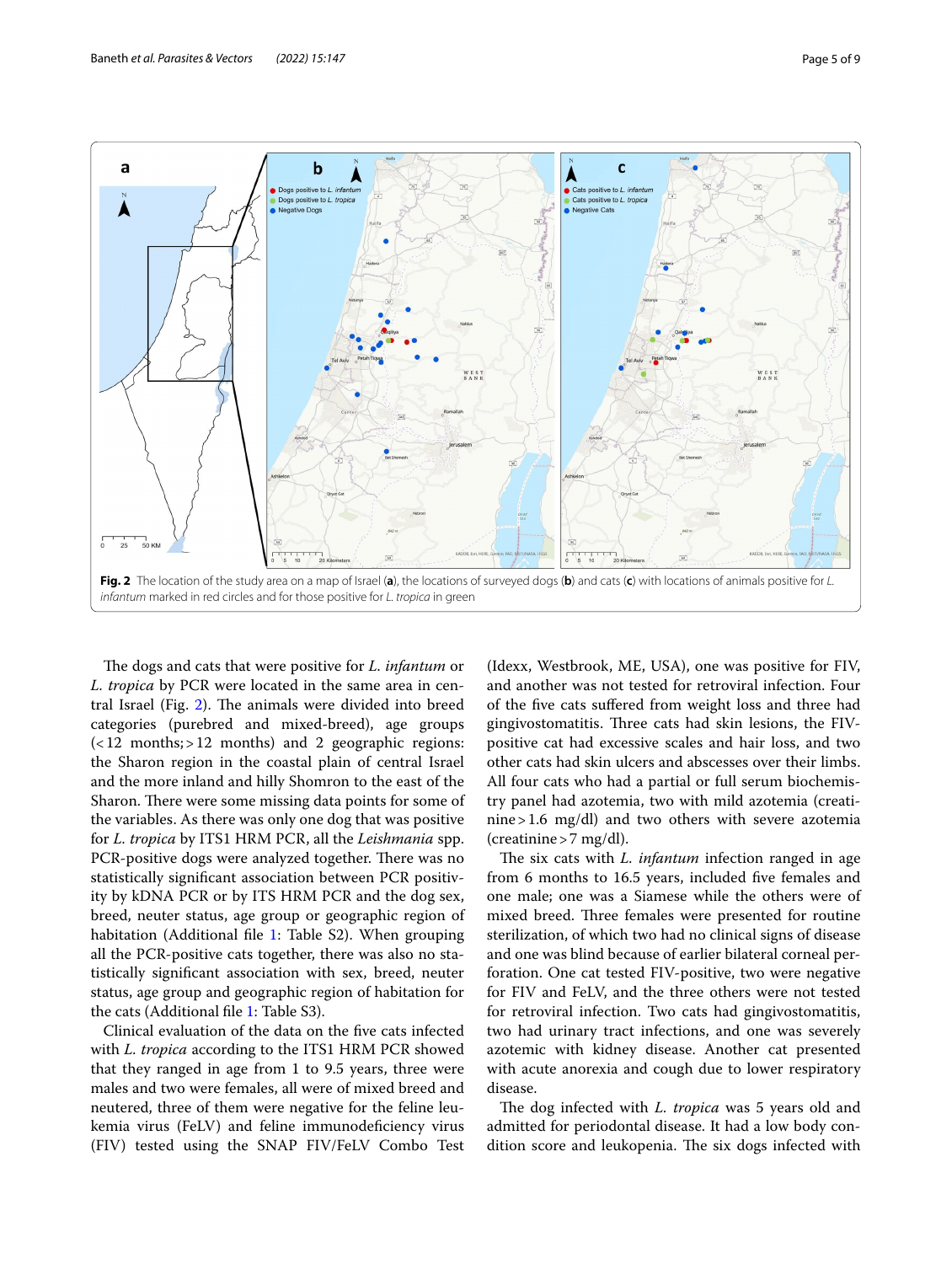*L. infantum* ranged from 4 to 12 years of age, three were females and three were males, two dogs were purebred and four were of mixed breed, one had a co-infection with *Ehrlichia canis* confrmed by PCR, three had suffered from weight loss, two had skin lesions, and two had severe azotemia with kidney disease. When comparing the sex, breed, neuter status, age group and geographic region of habitation between all the dogs infected by *L. infantum* and the dog infected with *L. tropica* (Additional fle [1](#page-6-0): Table S4), and also separately between all the cats infected by these two species (Additional fle [1](#page-6-0): Table S5), there were no statistically signifcant associations between any of these variables and the animals infected with each of these *Leishmania* spp.

# **Discussion**

The results of this study show that *Leishmania* infection is widespread in both the canine and feline populations in a focus of cutaneous human leishmaniosis in central Israel. The kDNA PCR results showed that 22.7% of the dogs and 28.9% of the cats brought for veterinary care were positive for *Leishmania* spp. Although this sample of animals does not represent the total population of dogs and cats in the area, as most animals tested were brought because of suspected illness or prior to medical procedures such as neuter surgery and dental hygiene, it does provide important information about the spread of this infection. It is likely that most of the PCR-positive animals were only infected sub-clinically, as surveys from other areas of the world have shown that *Leishmania* PCR-positive dogs and cats were mostly infected asymptomatically  $[21–24]$  $[21–24]$  $[21–24]$ . However, some of the infected animals in the current study had clinical fndings compatible with leishmaniosis such as kidney disease and skin lesions  $[8, 25]$  $[8, 25]$  $[8, 25]$  $[8, 25]$ . The smaller ratio of dogs and cats that were positive by ITS1 HRM PCR amounted to 16.3% and 24.9% of the kDNA-positive animals, respectively. The lower sensitivity of the ITS1 HRM PCR is due the fact that the kDNA minicircle sequence targeted by the kDNA PCR has about 10,000 copies per individual *Leishmania* parasite while there are only 40–200 copies of the ITS1 region of the rRNA gene targeted by the ITS1 HRM PCR [\[26\]](#page-7-21). Despite this, the ITS1 HRM PCR provided valuable information about the identity of the *Leishmania* species which are circulating among the infected animals in the study area. The ITS1 sequences of *L. tropica* and *L. infantum* derived from this study are identical or almost identical to other sequences of these species deposited in GenBank and clustered with strong support by phylogenetic analysis with sequences from GenBank (Fig. [1\)](#page-3-0).

Other studies on canine and feline leishmaniosis from the Middle East have found variable infection rates in different countries and areas using PCR. Studies on canine leishmaniosis from Turkey, Iran and Saudi Arabia have reported between 1.6% and 42% positivity for *Leishmania* spp. by PCR of dogs surveyed using blood or other tissue samples  $[27–29]$  $[27–29]$  $[27–29]$ . The detection of positive kDNA PCR in 22.7% of the dogs in the current study from central Israel is therefore compatible with the infection rates found in other Middle Eastern countries.

When comparing feline leishmaniosis prevalence surveys from the Middle East, studies of cats from Turkey have shown that 0.5% of 1101 stray cats from Izmir were positive for *Leishmania* by PCR of which two cats were infected with *L. tropica*, one with *L. infantum* and three others with an undefned species [[9](#page-7-7)]. Another study of cats admitted to veterinary clinics in the Ege region of Turkey found that 8.8% of 147 cats were positive for *Leishmania* by PCR, four of them (2.7%) with *L. major* and nine (6.1%) with *L. tropica* [[7\]](#page-7-5). A third study in cats from animal shelters from the western Aegean region of Turkey found that 2.3% of the 386 cats were positive for *Leishmania* with one cat infected by *L. infantum* and the other cats having DNA sequences that matched *L. tropica, L. infantum* and *L. major* with insufficient identity to make a credible speciation [\[12\]](#page-7-8). In a study from the Kerman region in southeastern Iran which surveyed 180 stray cats by PCR, 25 cats (13.8%) were positive for *L. infantum* and 3 (1.7%) for *L. tropica* [\[10](#page-7-24)]. These studies present dissimilar results regarding the identity and proportion of infecting *Leishmania* spp. in the diferent areas of the Middle East probably due to diferent local ecological conditions and vector sand fly fauna and densities. It is interesting to note that while cats in Turkey were detected with *L. major* infection, this was not the case in Iran and in the present study from Israel. This might be due to the fact that the area sampled in central Israel is not considered endemic for *L. major* in humans [\[1](#page-7-0)].

Infection of dogs with *L. infantum* is well known in central Israel [\[1\]](#page-7-0), and there have been a few reports of canine *L. tropica* infection in other parts of the country [[5,](#page-7-9) [13\]](#page-7-10). However, feline *L. tropica* infection has not been described before in Israel and has rarely been reported in detail from other countries [[7,](#page-7-5) [9,](#page-7-7) [10\]](#page-7-24). Although the sampling was done in a focus of human *L. tropica* infection, it is also an area which is endemic for *L. infantum* infection in dogs, and therefore the fnding that the majority of ITS1 HRM PCR-positive dogs were infected with *L. infantum* is sensible. There was also one dog identified with *L. tropica* infection which had a poor body condition and periodontal disease. It was interesting to fnd out that almost half of the ITS1 HRM PCR-positive cats, 5 of 11, were infected with *L. tropica*. The detection of *L*. *tropica* infection in several cats in the study region indicates that cats are frequently exposed to this infection, can serve as sentinels for the presence of *L. tropica* and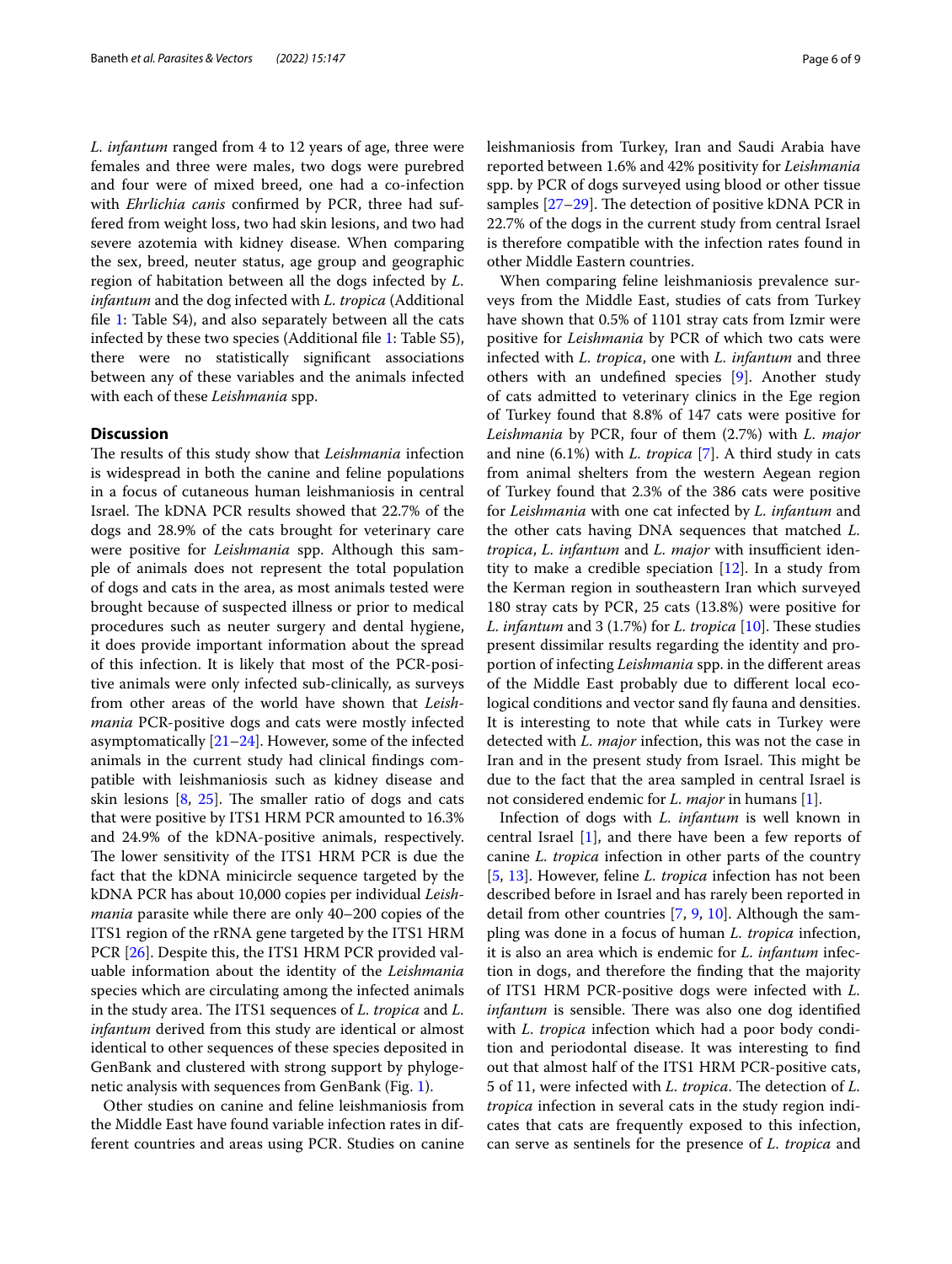may also serve as reservoirs able to infect sand fies, as has been shown experimentally for *L. infantum* in cats in Europe and South America [[30–](#page-7-25)[32\]](#page-7-26).

A study on risk factors for the expansion of cutaneous leishmaniosis caused by *L. tropica* in a disease focus in Morocco found that *Phlebotomus sergenti*, the main sand fy vector of *L. tropica* in Morocco and in Israel, was the most abundant sand fly species  $[33, 34]$  $[33, 34]$  $[33, 34]$ . Three percent of the dogs tested were positive for *L. tropica*, and cat blood meal was found in blood engorged *P. sergenti* females, as well as blood meals from humans, rabbit and birds [[35](#page-8-0)]. In a study on the sand fy species composition and their host preference from the Bethlehem district of Palestine, bordering central Israel, *P. sergenti* females were found to have dog and cat blood meals, as well as blood meals of other hosts [\[36\]](#page-8-1). Although no cats were surveyed in these studies from Morocco and Palestine, they confrmed that *P. sergenti* females feed on cats and are therefore possibly capable of transmitting *L. tropica* to and from cats.

The clinical manifestations of *L. tropica* infection in cats are not known. There are detailed descriptions of *L*. *tropica* infection in humans where it causes mostly cutaneous disease and has also been incriminated as a cause of visceral leishmaniosis [\[37–](#page-8-2)[41](#page-8-3)]. A similar situation exists in dogs where *L. tropica* causes cutaneous disease and has also been described to cause visceral disease in some dogs with lesions which are similar to those found in canine *L. infantum* infection  $[4, 6, 42-44]$  $[4, 6, 42-44]$  $[4, 6, 42-44]$  $[4, 6, 42-44]$  $[4, 6, 42-44]$  $[4, 6, 42-44]$  $[4, 6, 42-44]$ . Three studies that reported *L. tropica* infection in cats from the Aegean region in Turkey did not provide data on the clinical signs found in these cats [[7](#page-7-5), [9,](#page-7-7) [12](#page-7-8)]. In the study from the Kerman region in Iran [\[10\]](#page-7-24), the three *L. tropica*-positive cats found had a clinical status that was defned as clinically suspected and one was  $FIV + but$  no other specific clinical findings were described. To our knowledge, the clinical fndings reported in fve cats infected with *L. tropica* in the current study are therefore the frst more detailed description of disease in cats with this infection. Although there were a variety of clinical signs in these cats, and other conditions are possibly responsible for some of these clinical signs, four of the fve cats sufered from weight loss, four had azotemia, of which two had severe azotemia and progressive renal disease, and three had skin lesions, consisting of limb wound dermal ulceration and abscess or hair loss and scales. While it is difficult to draw conclusions about the clinical signs associated with *L. tropica* from only fve cats, it is clear that they were debilitated and sufered from a generalized disease with at least two cats having severe kidney dysfunction. Renal disease is frequent in dogs with *L. infantum* infection because of immune-complex glomerulonephritis and has also been reported in feline leishmaniosis due to *L. infantum* [[8,](#page-7-6) [24](#page-7-19)]. If *L. tropica* is able to visceralize in cats as it does in humans and dogs, it is likely that the kidneys would be afected. Nonetheless, more clinical and pathological studies are needed to confrm this.

This study had several limitations, which included a relatively small number of dogs and cats that were surveyed and missing data points on some of the animals. As the study was based on animals that were admitted to a private veterinary clinic, testing for some concomitant disease conditions and exhaustive medical investigation were in some cases not possible, because they depended on the owner's decision and willingness to pursue further testing. Despite this, the study confrms infection with *L. tropica* and *L. infantum* in dogs and cats in central Israel and adds to our knowledge about their clinical presentation. Further studies are needed to understand the pathogenesis and clinical implications of feline and canine *L. tropica* infection and the possible role of cats and dogs as reservoirs and sentinels for infection.

# **Conclusions**

A high rate of *Leishmania* spp. infection was found in dogs and cats admitted for veterinary care in a focus of human *L. tropica* infection in Israel. PCR allowing *Leishmania* species determination indicated that *L. infantum* was prevalent in the majority of dogs in which infection could be characterized to the species level, and almost a half of the cats with characterized infection were infected with *L. tropica* and had signs of systemic and skin disease, which to our knowledge have not described before in feline *L. tropica* infection.

## **Supplementary Information**

The online version contains supplementary material available at [https://doi.](https://doi.org/10.1186/s13071-022-05272-0) [org/10.1186/s13071-022-05272-0](https://doi.org/10.1186/s13071-022-05272-0).

<span id="page-6-0"></span>**Additional fle 1: Table S1.** New GenBank accessions generated in the study with details on animal host, closest GenBank accession and species identifcation.

#### **Acknowledgements**

This article has been sponsored by Elanco Animal Health in the framework of the 16th CVBD® World Forum Symposium.

#### **Author contributions**

GB conceived the study, analyzed the data and wrote the manuscript; YNB participated in analyzing the data and performing the diagnostic tests and in writing the manuscript; OA collected samples and participated in performing the diagnostic tests and writing the manuscript; IG participated in conceiving the study, collected samples and data, and participated in writing the manuscript. All authors read and approved the fnal manuscript.

#### **Authors information**

The study was performed at Dr. Baneth's laboratory for infectious diseases at the Koret School of Veterinary Medicine, The Hebrew University, Rehovot, Israel. Dr. Baneth's main research interest is the pathogenesis of veterinary infectious diseases and zoonoses.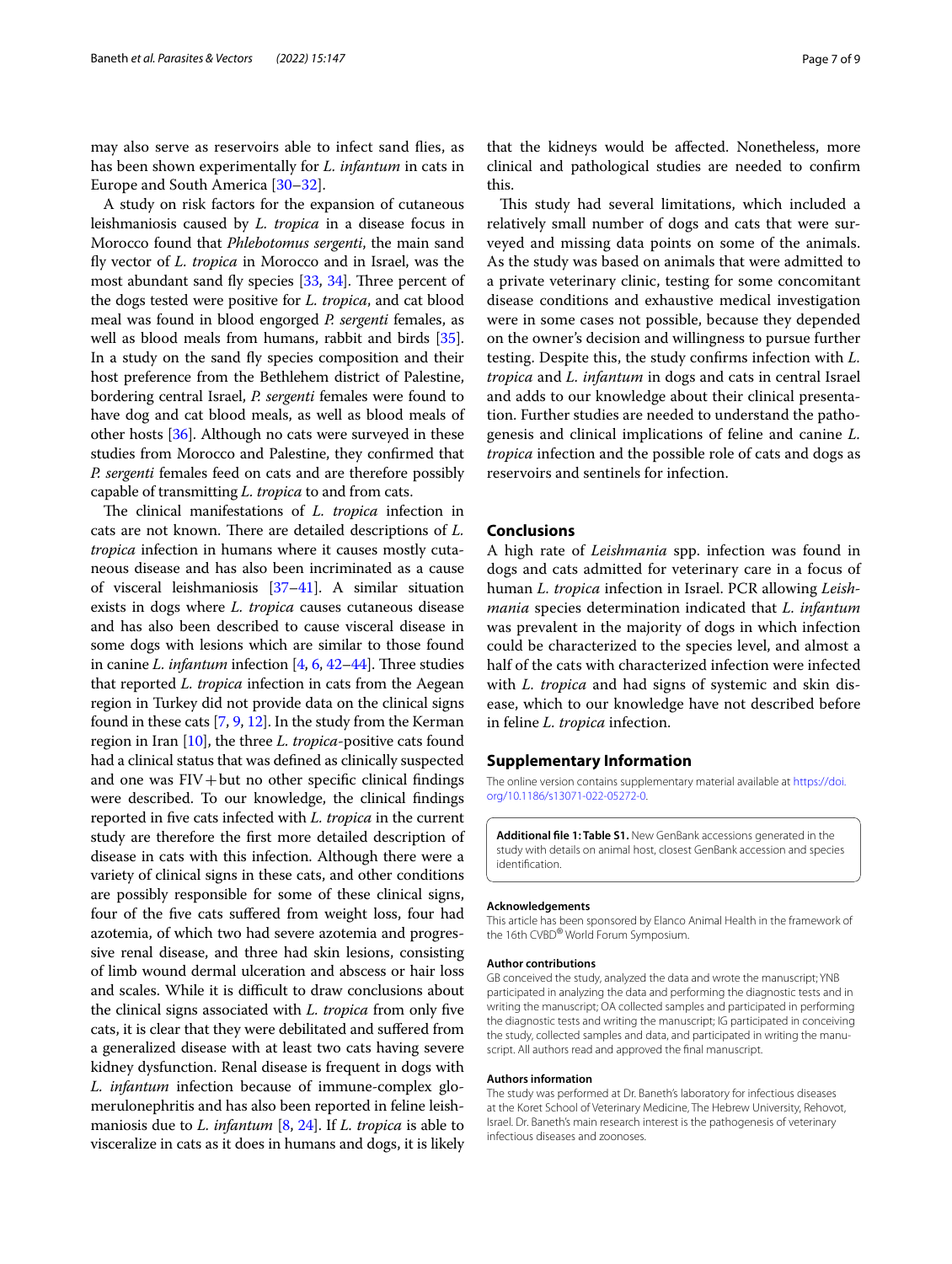#### **Funding**

This study was funded with support of the Israeli Ministry of Agriculture grant number 12-11-0025 and from Dr. Baneth's laboratory's internal sources.

#### **Availability of data and materials**

All data generated or analysed during this study are included in this published article.

# **Declarations**

#### **Ethics approval and consent to participate**

This study was approved by the Internal Research Committee of the Koret School of Veterinary Medicine Veterinary Teaching Hospital 2018 (KSVM-VTH/7\_2018) and included residual samples from blood collected for routine testing as a part of the animal's diagnostic procedures. Consent to participate is not relevant for this study.

#### **Consent for publication**

Not applicable.

#### **Competing interests**

The authors declare that they have no competing interests.

Received: 13 February 2022 Accepted: 31 March 2022 Published online: 10 May 2022

#### **References**

- <span id="page-7-0"></span>1. Jafe CL, Baneth G, Abdeen ZA, Schlein Y, Warburg A. Leishmaniasis in Israel and the Palestinian Authority. Trends Parasitol. 2004;20:328–32.
- <span id="page-7-1"></span>2. Dantas-Torres F, Solano-Gallego L, Baneth G, Ribeiro VM, de Paiva-Cavalcanti M, Otranto D. Canine leishmaniosis in the old and new worlds: unveiled similarities and diferences. Trends Parasitol. 2012;28:531–8.
- <span id="page-7-2"></span>3. Iatta R, Mendoza-Roldan JA, Latrofa MS, Cascio A, Brianti E, Pombi M, et al. *Leishmania tarentolae* and *Leishmania infantum* in humans, dogs and cats in the Pelagie archipelago, southern Italy. PLoS Negl Trop Dis. 2021;15: e0009817.
- <span id="page-7-3"></span>4. Mohebali M, Hajjaran H, Hamzavi Y, Mobedi I, Arshi S, Zarei Z, et al. Epidemiological aspects of canine visceral leishmaniosis in the Islamic Republic of Iran. Vet Parasitol. 2005;129:243–51.
- <span id="page-7-9"></span>5. Baneth G, Yasur-Landau D, Gilad M, Nachum-Biala Y. Canine leishmaniosis caused by *Leishmania major* and *Leishmania tropica*: comparative fndings and serology. Parasit Vectors. 2017;10:113.
- <span id="page-7-4"></span>6. Alanazi AD, Puschendorf R, Alyousif MS, Al-Khalifa MS, Alharbi SA, Al-Shehri ZS, et al. Molecular detection of *Leishmania* spp. in skin and blood of stray dogs from endemic areas of cutaneous leishmaniasis in Saudi Arabia. Iran J Parasitol. 2019;14:231–9.
- <span id="page-7-5"></span>7. Paşa S, Tetik Vardarlı A, Erol N, Karakuş M, Töz S, Atasoy A, et al. Detection of *Leishmania major* and *Leishmania tropica* in domestic cats in the Ege Region of Turkey. Vet Parasitol. 2015;212:389–92.
- <span id="page-7-6"></span>8. Pennisi MG, Cardoso L, Baneth G, Bourdeau P, Koutinas A, Miró G, et al. LeishVet update and recommendations on feline leishmaniosis. Parasit Vectors. 2015;8:302.
- <span id="page-7-7"></span>9. Can H, Döşkaya M, Özdemir HG, Şahar EA, Karakavuk M, Pektaş B, et al. Seroprevalence of *Leishmania* infection and molecular detection of *Leishmania tropica* and *Leishmania infantum* in stray cats of İzmir. Turkey Exp Parasitol. 2016;167:109–14.
- <span id="page-7-24"></span>10. Akhtardanesh B, Moeini E, Sharif I, Saberi M, Sadeghi B, Ebrahimi M, et al. *Leishmania* infection in cats positive for immunodefciency virus and feline leukemia virus in an endemic region of Iran. Vet Parasitol Reg Stud Rep. 2020;20: 100387.
- 11. Asgari Q, Mohammadpour I, Bozorg-Ghalati F, Motazedian MH, Kalantari M, Hosseini S. Alarming: high prevalence of *Leishmania infantum* infection in cats from southern Iran based on molecular and serological methods. Ann Parasitol. 2020;66:143–56.
- <span id="page-7-8"></span>12. Aksulu A, Bilgiç HB, Karagenç T, Bakırcı S. Seroprevalence and molecular detection of *Leishmania* spp. in cats of West Aegean Region, Turkey. Vet Parasitol Reg Stud Rep. 2021;24: 100573.
- <span id="page-7-10"></span>13. Baneth G, Zivotofsky D, Nachum-Biala Y, Yasur-Landau D, Botero AM. Mucocutaneous *Leishmania tropica* infection in a dog from a human cutaneous leishmaniasis focus. Parasit Vectors. 2014;7:118.
- <span id="page-7-11"></span>14. Baneth G, Nachum-Biala Y, Shabat Simon M, Brenner O, Gaier S, Rojas A, et al. *Leishmania major* infection in a dog with cutaneous manifestations. Parasit Vectors. 2016;9:246.
- <span id="page-7-12"></span>15. Baneth G, Nachum-Biala Y, Zuberi A, Zipori-Barki N, Orshan L, Kleinerman G, et al. *Leishmania* infection in cats and dogs housed together in an animal shelter reveals a higher parasite load in infected dogs despite a greater seroprevalence among cats. Parasit Vectors. 2020;13:115.
- <span id="page-7-13"></span>16. Nicolas L, Milon G, Prina E. Rapid diferentiation of Old World *Leishmania* species by LightCycler polymerase chain reaction and melting curve analysis. J Microbiol Methods. 2002;51:295–9.
- <span id="page-7-14"></span>17. Talmi-Frank D, Nasereddin A, Schnur LF, Schönian G, Töz SO, Jafe CL, et al. Detection and identifcation of old world *Leishmania* by high resolution melt analysis. PLoS Negl Trop Dis. 2010;4: e581.
- <span id="page-7-15"></span>18. Yasur-Landau D, Jafe CL, David L, Baneth G. Allopurinol resistance in *Leishmania infantum* from dogs with disease relapse. PLoS Negl Trop Dis. 2016;10: e0004341.
- <span id="page-7-16"></span>19. Tamura K, Stecher G, Kumar S. MEGA11: molecular evolutionary genetics analysis version 11. Mol Biol Evol. 2021;38:3022–7.
- <span id="page-7-17"></span>20. Kimura M. A simple method for estimating evolutionary rate of base substitutions through comparative studies of nucleotide sequences. J Mol Evol. 1980;16:111–20.
- <span id="page-7-18"></span>21. Maia C, Nunes M, Campino L. Importance of cats in zoonotic leishmaniasis in Portugal. Vector Borne Zoonotic Dis. 2008;8:555–9.
- 22. Ascencio ME, Sarmiento NF, Schnittger L, Florin-Christensen M, Rodriguez AE. Molecular diagnosis of *Leishmania* spp. in dogs of a subtropical locality of Argentina. Transbound Emerg Dis. 2020;67:106–10.
- 23. Alcover MM, Basurco A, Fernandez A, Riera C, Fisa R, Gonzalez A, et al. A cross-sectional study of *Leishmania infantum* infection in stray cats in the city of Zaragoza (Spain) using serology and PCR. Parasit Vectors. 2021;14:178.
- <span id="page-7-19"></span>24. Martínez V, Quilez J, Sanchez A, Roura X, Francino O, Altet L. Canine leishmaniasis: the key points for qPCR result interpretation. Parasit Vectors. 2011;4:57.
- <span id="page-7-20"></span>25. Solano-Gallego L, Koutinas A, Miró G, Cardoso L, Pennisi MG, Ferrer L, et al. Directions for the diagnosis, clinical staging, treatment and prevention of canine leishmaniosis. Vet Parasitol. 2009;165:1–18.
- <span id="page-7-21"></span>26. Bensoussan E, Nasereddin A, Jonas F, Schnur LF, Jaffe CL. Comparison of PCR assays for diagnosis of cutaneous leishmaniasis. J Clin Microbiol. 2006;44:1435–9.
- <span id="page-7-22"></span>27. Fakhar M, Asadi Kia A, Gohardehi Sh, Sharif M, Mohebali M, Akhoundi B, et al. Emergence of a new focus of visceral leishmaniasis due to *Leishmania infantum* in Golestan province, north-eastern of Iran. J Parasit Dis. 2014;38:255–9.
- 28. Karakuş M, Töz S, Ertabaklar H, Paşa S, Atasoy A, Arserim SK, et al. Evaluation of conjunctival swab sampling in the diagnosis of canine leishmaniasis: a two-year follow-up study in Çukurova Plain Turkey. Vet Parasitol. 2015;214:295–302.
- <span id="page-7-23"></span>29. Alanazi AD, Alouffi AS, Alyousif MS, Rahi AA, Ali MA, Abdullah HHAM, et al. Molecular characterization of *Leishmania* species from stray dogs and human patients in Saudi Arabia. Parasitol Res. 2021;120:4241–6.
- <span id="page-7-25"></span>30. Maroli M, Pennisi MG, Di Muccio T, Khoury C, Gradoni L, Gramiccia M. Infection of sandfies by a cat naturally infected with *Leishmania infantum*. Vet Parasitol. 2007;145:357–60.
- 31. da Silva SM, Rabelo PF, Gontijo Nde F, Ribeiro RR, Melo MN, Ribeiro VM, et al. First report of infection of *Lutzomyia longipalpis* by *Leishmania* (*Leishmania*) *infantum* from a naturally infected cat of Brazil. Vet Parasitol. 2010;174:150–4.
- <span id="page-7-26"></span>32. Vioti G, da Silva MD, Galvis-Ovallos F, Alves ML, da Silva DT, Leonel JAF, et al. Xenodiagnosis in four domestic cats naturally infected by *Leishmania infantum*. Transbound Emerg Dis. 2021. [https://doi.org/10.1111/tbed.](https://doi.org/10.1111/tbed.14216) [14216](https://doi.org/10.1111/tbed.14216).
- <span id="page-7-27"></span>33. Guilvard E, Rioux JA, Gallego M, Pratlong F, Mahjour J, Martinez-Ortega E, et al. *Leishmania tropica* in Morocco. III—the vector of *Phlebotomus sergenti*. Apropos of 89 isolates. Ann Parasitol Hum Comp. 1991;66:96–9.
- <span id="page-7-28"></span>34. Schnur LF, Nasereddin A, Eisenberger CL, Jaffe CL, El Fari M, Azmi K, et al. Multifarious characterization of *Leishmania tropica* from a Judean desert